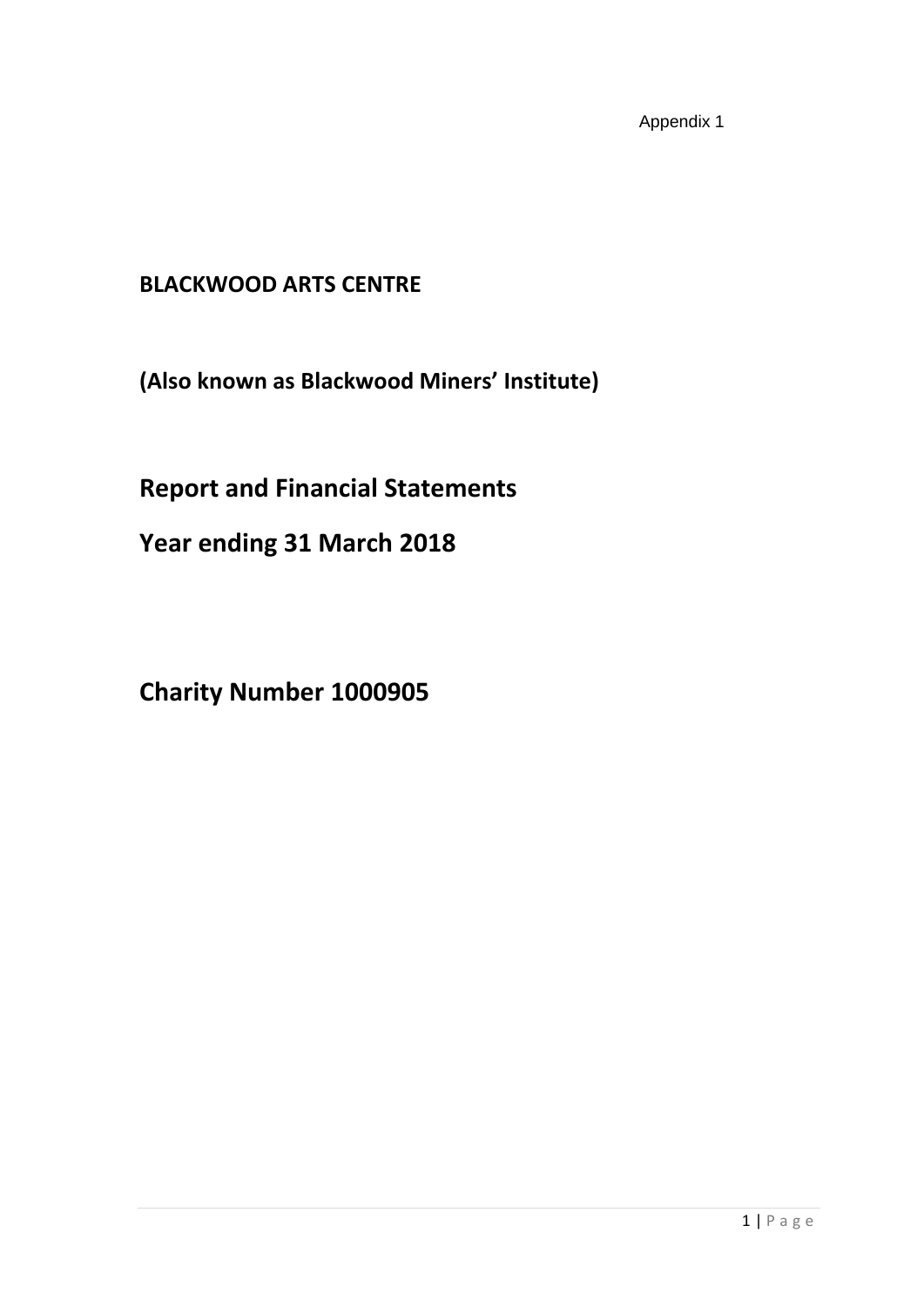## **REPORT AND FINANCIAL STATEMENTS FOR THE YEAR ENDED 31 MARCH 2018**

| Contents                                 | Pages |
|------------------------------------------|-------|
|                                          |       |
| Charity Information                      | 3     |
| Trustee's Report                         | 4     |
| <b>Accountant's Report</b>               | 12    |
| <b>Statement of Financial Activities</b> | 14    |
| <b>Balance Sheet</b>                     | 15    |
| <b>Cash Flow Statement</b>               | 16    |
| Notes to the Financial Statements        | 17    |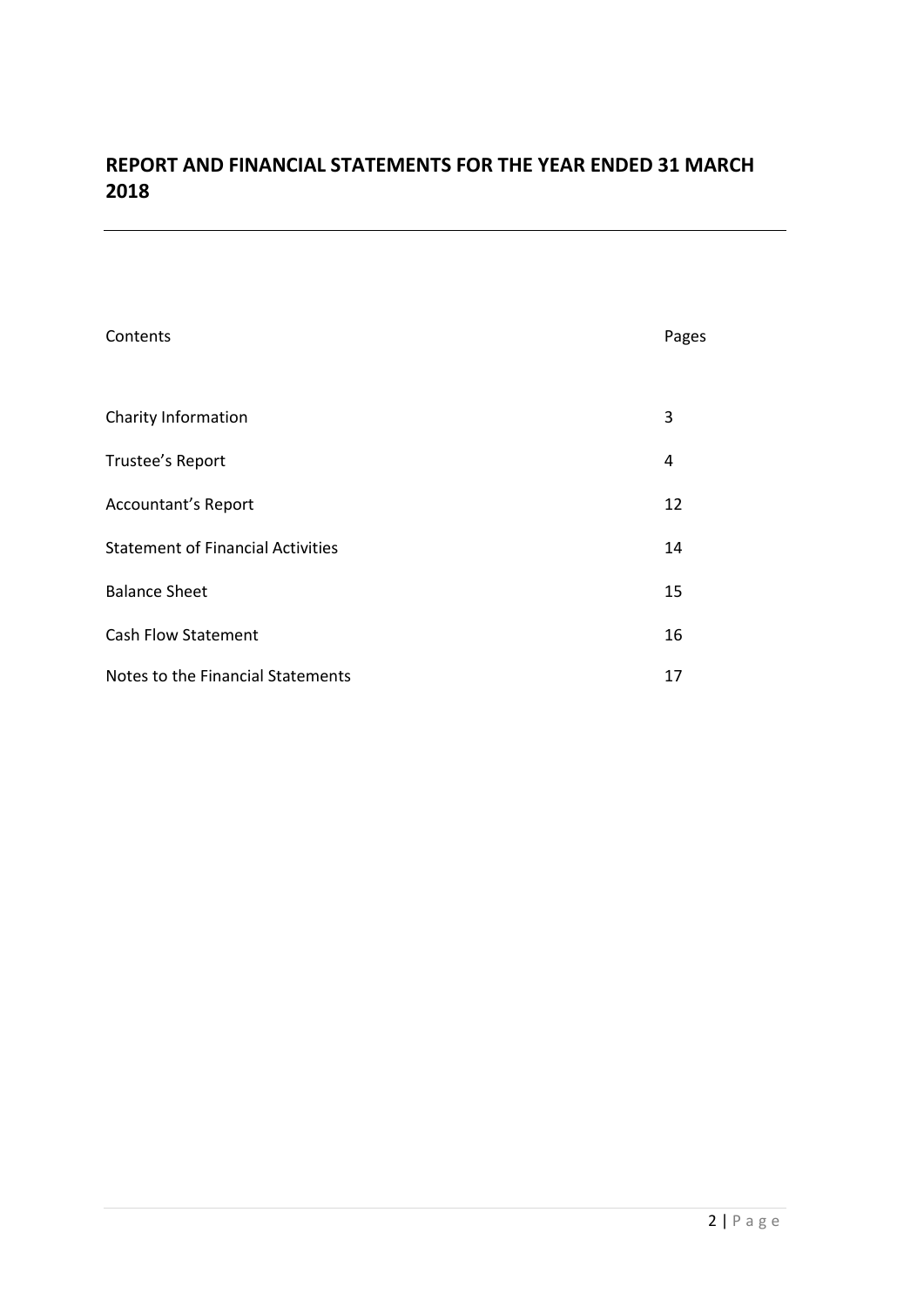## **CHARITY AND ADMINISTRATIVE INFORMATION**

| <b>Name of Charity</b>                                  | <b>Blackwood Arts Centre</b>                                                                                                      |
|---------------------------------------------------------|-----------------------------------------------------------------------------------------------------------------------------------|
| <b>Working Name</b>                                     | <b>Blackwood Miners' Institute</b>                                                                                                |
| <b>Charity Registration Number</b>                      | 1000905                                                                                                                           |
| <b>Registered Office</b><br><b>And Business Address</b> | <b>Blackwood Miners' Institute</b><br><b>High Street</b><br>Blackwood<br><b>NP12 1BB</b>                                          |
| Trustee                                                 | Caerphilly County Borough Council<br>Penallta House<br><b>Tredomen Park</b><br><b>Ystrad Mynach</b><br>Hengoed<br><b>CF82 7PG</b> |
| <b>Theatre Manager</b>                                  | <b>Giles Ballisat</b>                                                                                                             |
| <b>Independent Examiners</b>                            | <b>Grant Thornton UK LLP</b><br><b>Chartered Accountants</b><br>Cardiff                                                           |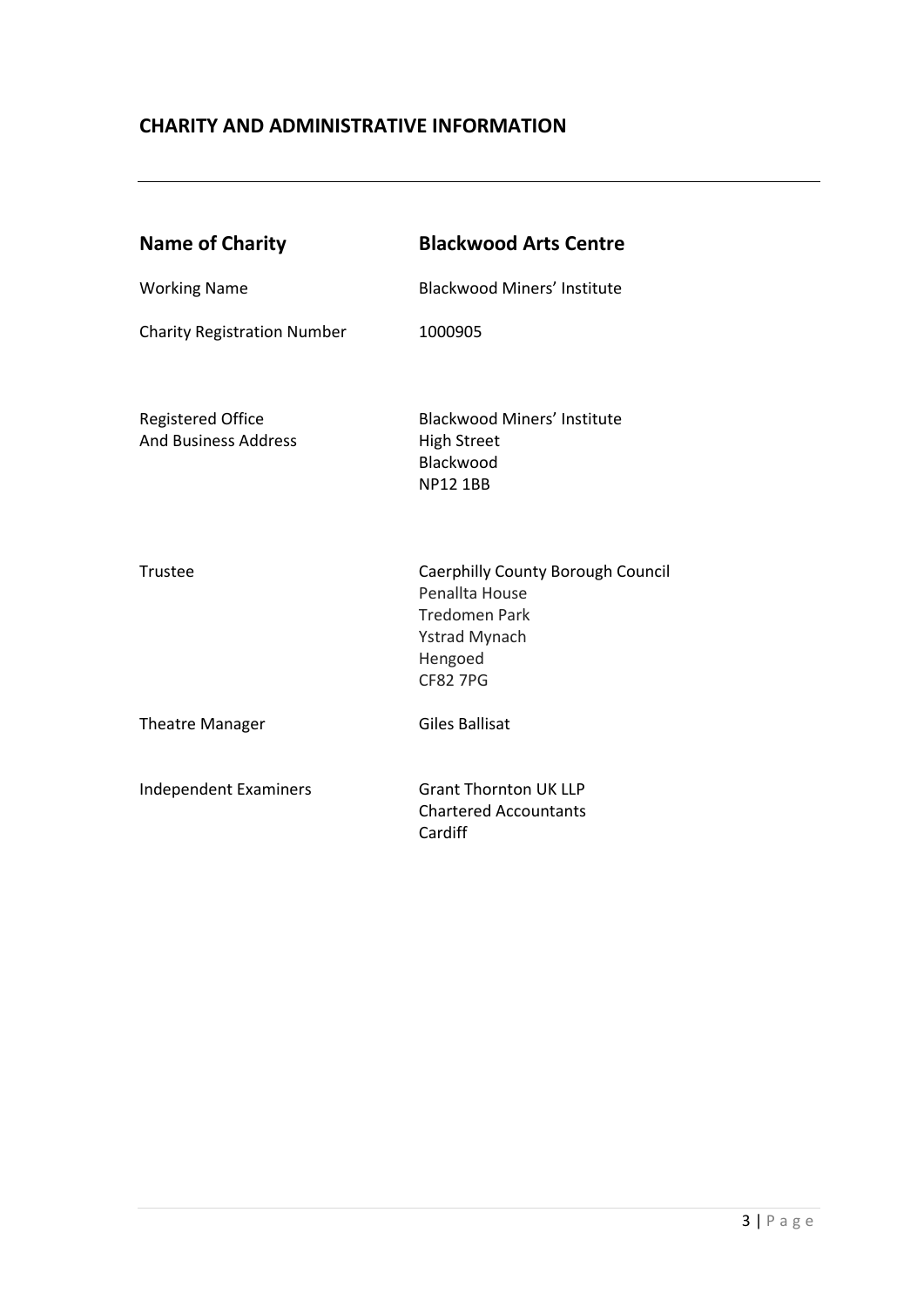## **TRUSTEE'S REPORT FOR THE YEAR ENDING 31 MARCH 2018**

### **Introduction**

On behalf of the trustees I am pleased to present our annual report together with the annual financial statement for the charity for the year ending 31 March 2018. The financial statements comply with the Charities Act 2011, the Objects of The Charitable Trust, and the statement of recommended practice – accounting and reporting by Charities FRS 102.

Blackwood Miners' Institute continues to present a programme of professional arts and entertainment, and be a resource for community and amateur organisations to create and present their own productions. The theatre also continues to provide a wide range of opportunities for people from all sectors of the community to take part in creative activities of their choice.

We acknowledge that we currently face challenging times; where local and regional engagement with the arts is traditionally low; the region has higher than average levels of deprivation, and all this against a backdrop of ever decreasing public funding. But despite this, our efforts to continue engaging audiences, developing new and innovative programme stands, and by working collaboratively and in partnership, prove that we have a very valuable role to play in the creative community.

I would like to thank our audiences and participants for your continued support and engagement, to our staff for their continued hard work and dedication, and to our partners and funders for their confidence and recognition of a quality arts programme.

Leader OR Deputy Leader and Cabinet Member for Economy, Infrastructure, Sustainability and Wellbeing of Future Generations

on behalf of Cabinet as Trustees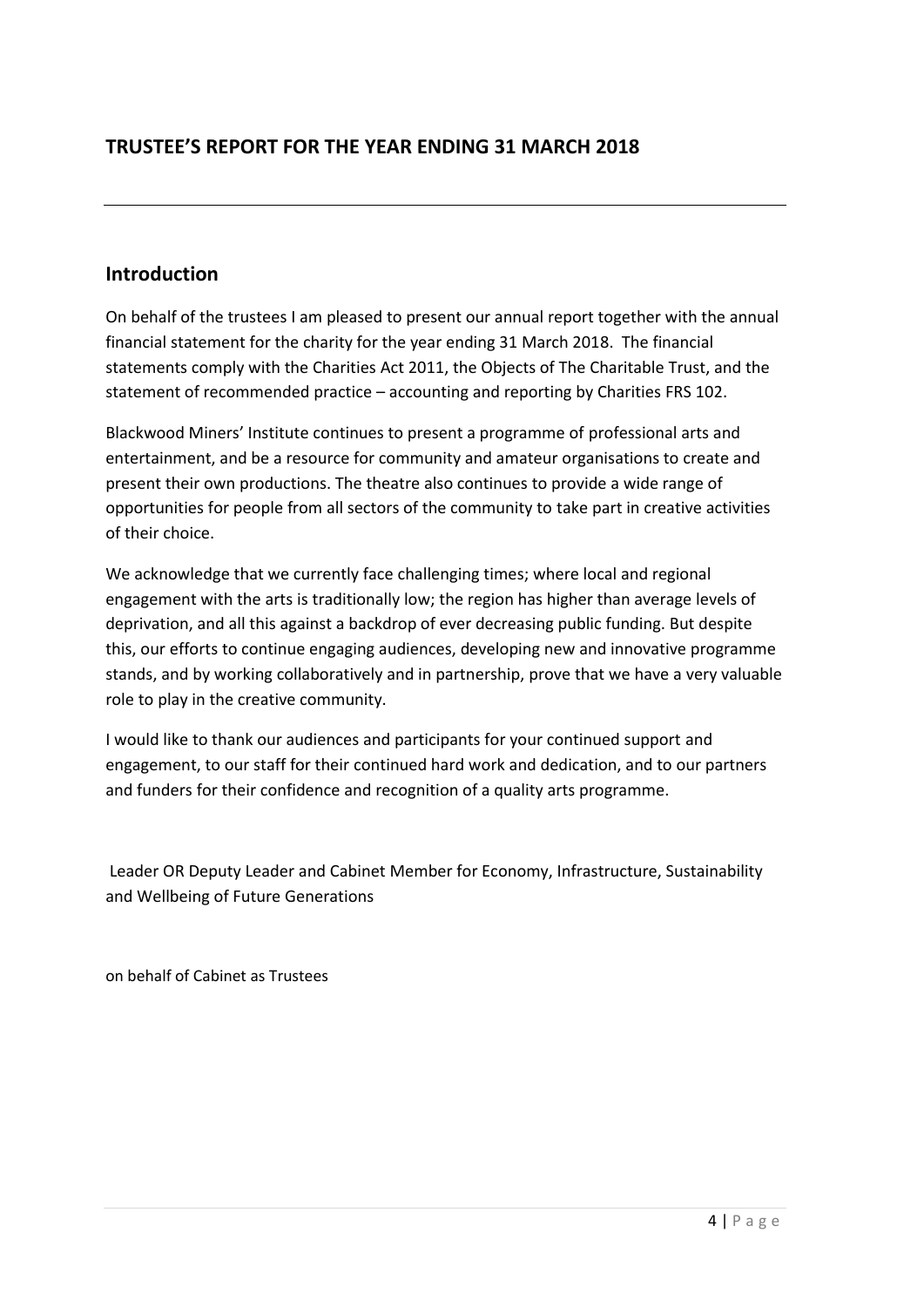### **Governance and Management**

Caerphilly County Borough Council is the sole corporate trustee for the charity. Implementation of the organisation's aims and objectives and the day to day administration is undertaken by the Theatre Manager (employee), and the team which is overseen by the Head of Regeneration and Planning. Caerphilly utilises the greater London Provincial Job Evaluation process, and uses the nationally negotiated pay spine referred to as the National Joint Council for Local Government Services to determine the pay and remuneration of the charity's key management personnel.

### **Our Purpose and Activities**

Blackwood Arts Centre, also known as Blackwood Miners' Institute, formerly a miners' welfare institute paid for by the salaries of local miners, was refurbished as a community arts and entertainment venue in the early 1990's thanks to funding from the Welsh Office and Islwyn Borough Council. Today, Blackwood Miners' Institute (BMI) is a vibrant and professional theatre venue and registered charity, and one of the busiest in the South Wales Valleys. We present a programme of high quality professional, community and amateur art and entertainment for a wide range of audiences. We also provide a wide range of opportunities for people from all sectors of the community to take part in creative activities of their choice.

The purposes of the charity are set out in the building's binding objects in the charitable trust deed (October 1990). These are to:

- Promote, improve, develop, maintain and advance public awareness and participation in, and encourage an appreciation of the art and science of, music, dance, drama, literature and the visual arts.
- Promote, through appropriate activities, the education and training, mental and spiritual capacities of people who are unemployed, young people and pre-school children.
- Educate the public in the geography, history and architecture of the area and sets out the 'Stute's responsibility in safeguarding against drug and alcohol abuse.

### Our current mission is:

To be the leading theatre within the South East Valleys, creating and presenting the highest quality professional and community arts, creating enriching, cultural experiences for a diverse range of audiences and participants.

Our current aims are:

 To contribute to the economic, cultural, and social regeneration of the region, and to help make Caerphilly County Borough a better place to live, visit, and work.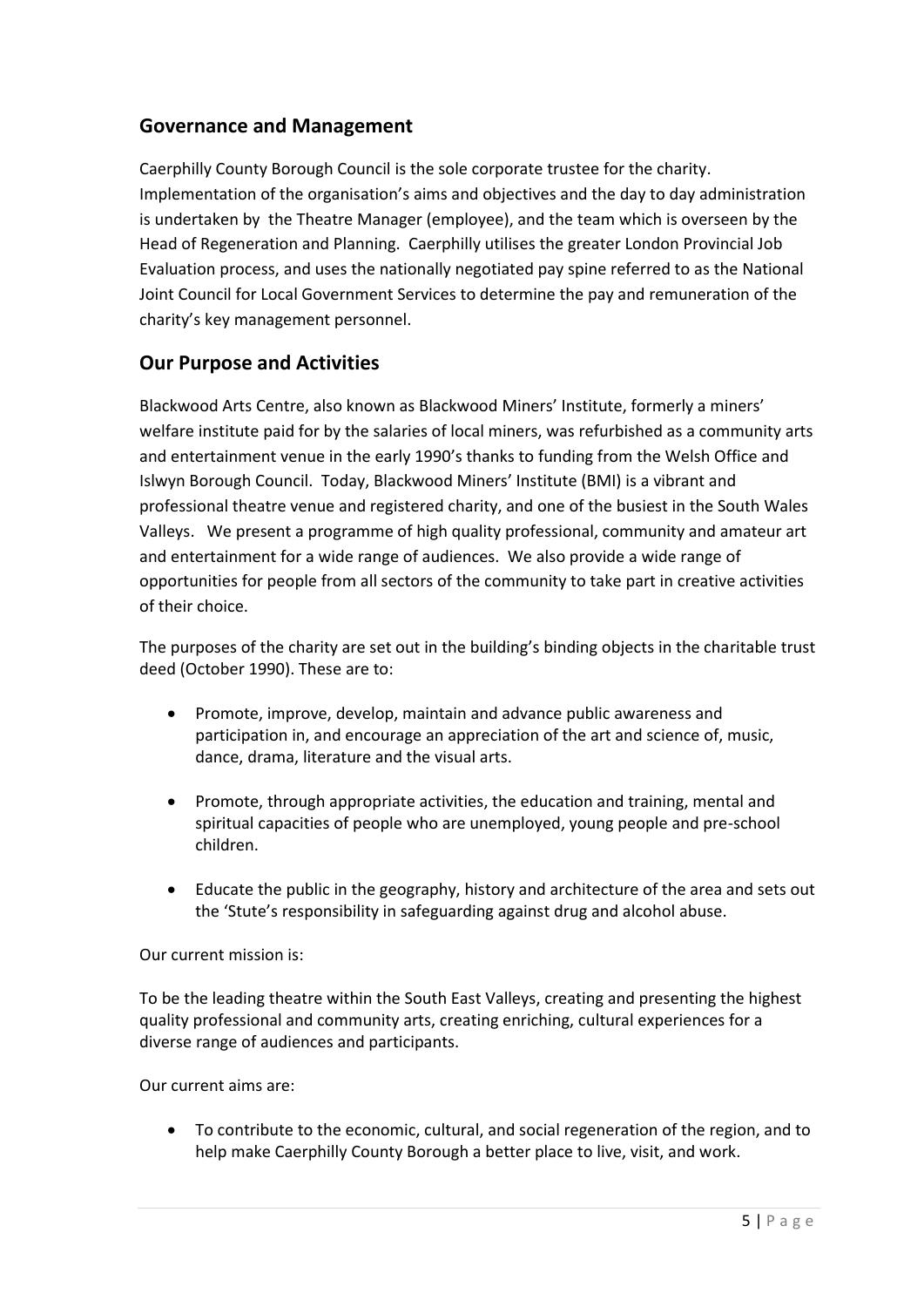- To promote the arts in a positive and accessible way, to create a relaxed, friendly and welcoming atmosphere where audiences and participants can feel comfortable in attending the arts, and will want to attend more regularly.
- To ensure equality of provision by providing a diverse range of arts activity for a wide range of audiences and participants, ensuring that everybody has easy access to arts and culture.
- To work collaboratively and in partnership to ensure value for money and to find sustainable ways to improve the level of service offered to members of our local communities.

The strategies employed to achieve the charity's aims include:

- Presenting and producing a range of arts and entertainment events including drama, dance, comedy, and live music.
- Programming a balance of professional and amateur events; populist and commercial work which underpins the viability of the theatre and a cultural programme which is mostly supported by external grant funding from Arts Council Wales.
- Delivering a wide range of community workshops and classes, with a particular focus on children and young people, to provide opportunities for them to take part in the activity of their choice.

## **Public Benefit**

In shaping our aims and planning our activities for the year, we considered the Charity Commission's guidance on public benefit, including guidance on public benefit and fee charging. The Objects of the charity define the area of benefit as the inhabitants of the District of Islwyn and the surrounding districts (now Caerphilly County Borough).

The theatre relies on subsidy from Caerphilly County Borough Council and the income from fees and charges to cover its operating costs. In setting the level of fees and charges and concessions, we give careful consideration to the accessibility of the theatre to those on low incomes. We recognise that local and regional engagement with the arts is low; and the region has higher than average levels of deprivation. Our programme is carefully considered to ensure that everything is programmed with our community and audiences in mind.

### **The Arts Programme**

We presented 177 live performances and sold 34,924 tickets, compared to the previous year of 182 performances/33,816 tickets, being in increase in ticket sales of 3.3% on the previous year, following the previous year's increase of 7%.

This was the second year that we benefitted from Arts Council of Wales funding through its Arts Portfolio Wales funding grant. The funding allows us to programme high quality, engaging and entertaining work which helps to attract new audiences.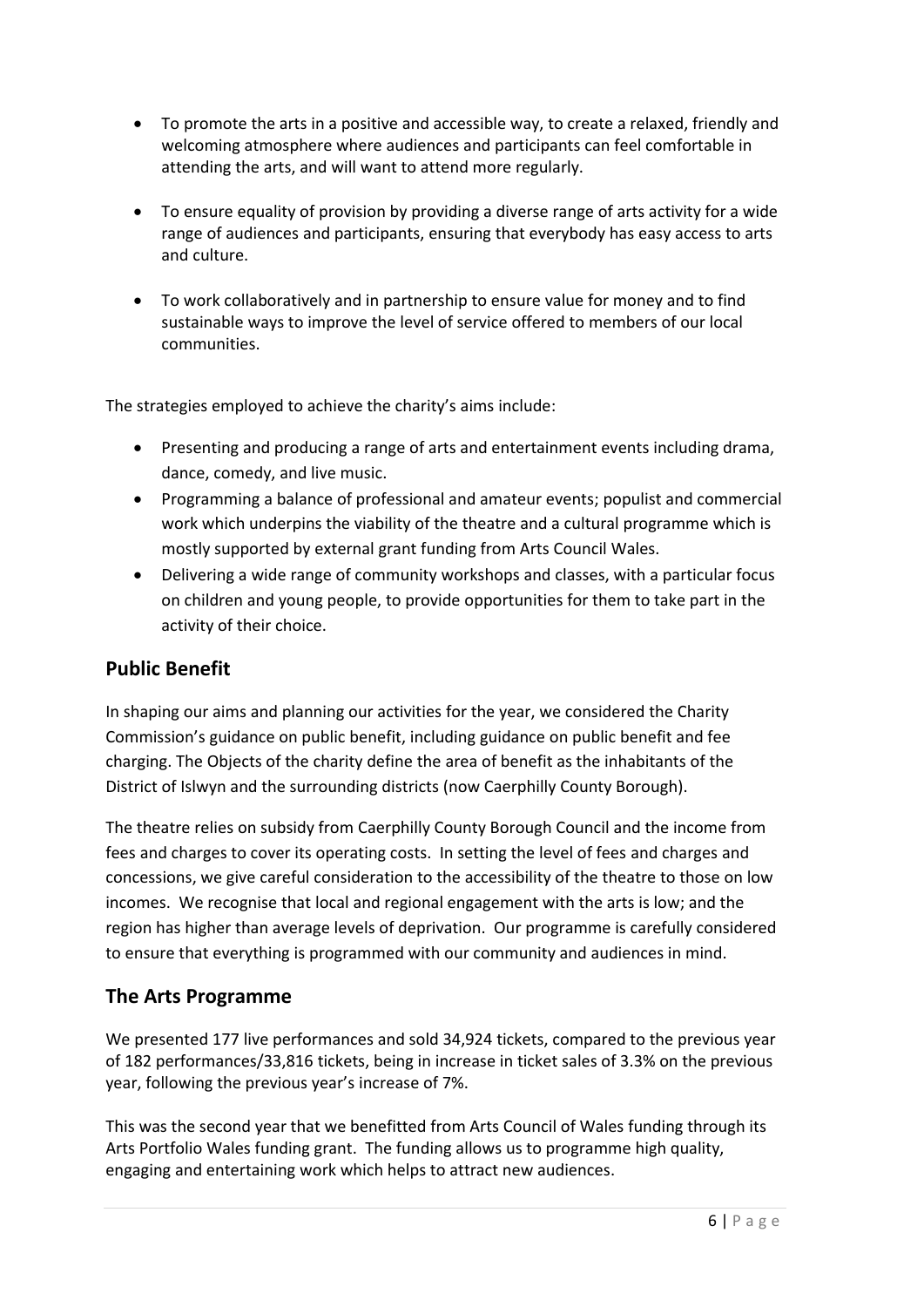We continue to develop new drama audiences and we presented a number of high quality productions including Black RAT's ONE MAN, TWO GUVNORS, a co-production of JASON AND THE ARGONAUGHTS, a return visit of Rhodri Wyn Miles in BURTON, a powerful one-man play vividly presenting the life of the great Welsh actor Richard Burton in his own words. Awardwinning theatre company New Old Friends presented CRIMES UNDER THE SUN, a fourhanded comedy thriller with each actor playing multiple characters. Fio Theatre Company brought THE MOUNTAINTOP (Best New Play, Olivier Awards 2010) originally produced at The Other Room, Cardiff. A Taliesin Arts Centre and Theatre Pena Co-Production of WOMAN OF FLOWERS proved to be one of the highlights of the drama offer.

We presented our second site-specific production in the form of a sci-fi treasure hunt called PROJECT: OGGBOTS. This production, aimed at children aged 7+, combined immersive street theatre, interactive gaming and the basics of electronic engineering. The treasure hunt led the children around the streets of Blackwood solving clues and meeting mysterious characters which resulted in them being able to build their own Oggbot.

Family work continues to be popular at Blackwood and such productions have included THE TIGER WHO CAME TO TEA, POGGLE, A STRANGE NEW SPACE, POP! A MAGICAL COMEDY SHOW and LEAF BY NIGGLE. Ipdid Theatre presented A HEAD IN THE CLOUDS which was a tactile, interactive performance specially created for the youngest children and their grownups.

Heritage Opera returned with THE MAGIC FLUTE and we were once again pleased to be able to showcase local musical talent INTO THE ARK.

During 2017/18 we offered relaxed performances for POGGLE by Barrowland Theatre, TIDDLY PROM by Arts Active, TALES FROM THE TREES by Squshbox, A STRANGE NEW SPACE by Tessa Bide and JACK AND THE BEANSTALK. We continue to receive positive feedback regarding the relaxed performances.

During Dementia Awareness Week we worked with the Alzheimer's Society and presented a Dementia Friendly performance of ROSS LEADBEATER'S GREAT BRITISH SONGBOOK.

Welsh Language performances included Y CROCHAN UWD HUD by Theatr Sherman Cymru and CULHWCH AC OLWEN by Cwmni Mega Company.

For the second year running, we supported the WELSH INTERNATIONAL DOCUMENTARY FILM FESTIVAL by hosting three days of workshops, talks and seminars as well as gala screening of the shortlisted documentaries. Over the three days the festival - which was hosted in conjunction with the Maxime Cinema – over 550 people visited the festival.

Our Christmas pantomime, JACK AND THE BEANSTALK from Rainbow Productions, starring Owen Money, grossed over £155,000 being the highest gross box office income for any pantomime at Blackwood with ticket sales at 15,630.

BMI continued to present the ever-popular 'STUTE COMEDY NIGHTS which take place on the first Friday of most months in the Lower Bar. Three up-and-coming comedians provide two hours of comedy with an audience capacity of a hundred in a cabaret-style setting.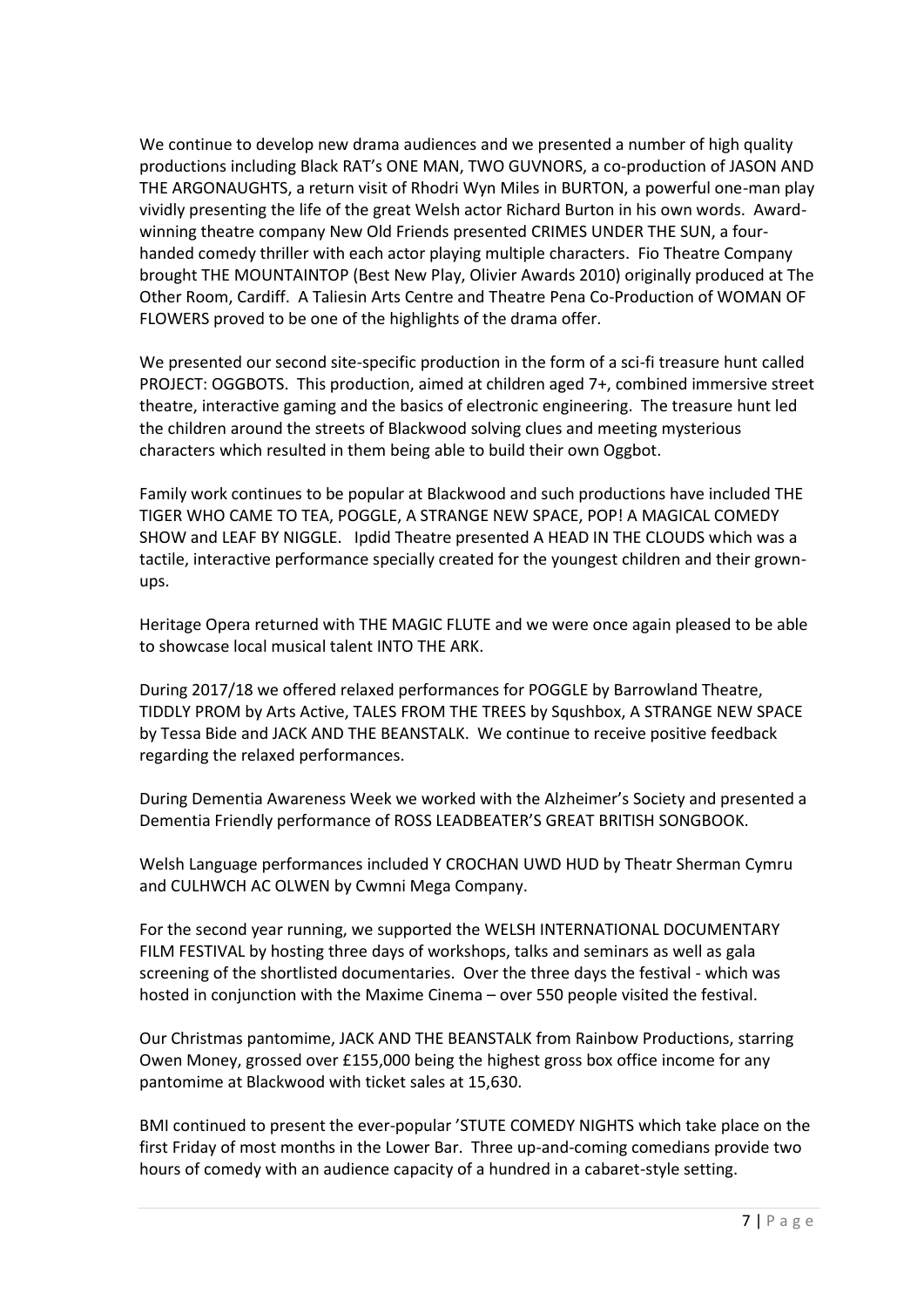## **Co-Productions and Touring**

We continued our co-producing relationship with RCT Theatres. In spring 2017 we coproduced a brand new version of the classic legend JASON AND THE ARGONAUTS with RCT Theatres which, as well as playing Blackwood, toured to ten other venues across Wales.

We also continued our long-running successful co-producing relationship with Black RAT productions presenting Richard Bean's fast-paced and riotous farce, ONE MAN, TWO GUVNORS. After rehearsing and opening at Blackwood, it then went on tour, playing fourteen venues across Wales. Audience numbers were excellent across the whole tour and the production was well received by the press.

We once again supported 10 MINUTE MUSICALS which is a project that allows audiences an opportunity to see new musicals in development, written by aspiring musical theatre creators and run in association with Leeway Productions, who also ran a taster workshop for all artists, whether it be an hopeful writer, musician or composer.

BMI continued to develop KISS ME LIKE YOU MEAN IT by Chris Chibnall with a view to touring in 2019.

### **The Educational Programme**

Blackwood Miners' continues to deliver Blackwood Youth Dance, which consists of four contemporary dance groups between the ages of 5 and 14, as well as youth drama for ages 4 to 16. We also offer an adult drama group on a Monday evening. Performances included A GRAND DANCE FOR THE GRAND APPEAL which raised money for Wallace and Gromit's Grand Appeal.

The BMI Community Theatre Group goes from strength to strength catering from 5-year-olds to 14-year-olds who then have the opportunity to progress to the Caerphilly Youth Theatre as well as Caerphilly Youth Theatre's Welsh Language group.

### **Community and Amateur Events**

The BMI continues to support and encourage community and amateur groups. Blackwood Musical Theatre Society presented THE MAGIC OF THE MUSICALS where we are able to provide them with a professional venue in which to perform as well a welcoming and comfortable place to meet and rehearse. We also presented and supported performances from Mynyddislwyn Male Choir and Risca Male Choir.

CCBC Community Dance Festival 2017, which took place in July, was a success once again with over 200 young people from 8 dance schools in the Borough taking part across three nights. At the same time we also supported Janet Stephens Theatre Dance to present her annual dance school showcase. Both events are a fantastic opportunity for young people to perform – often for the first time – in a professional venue.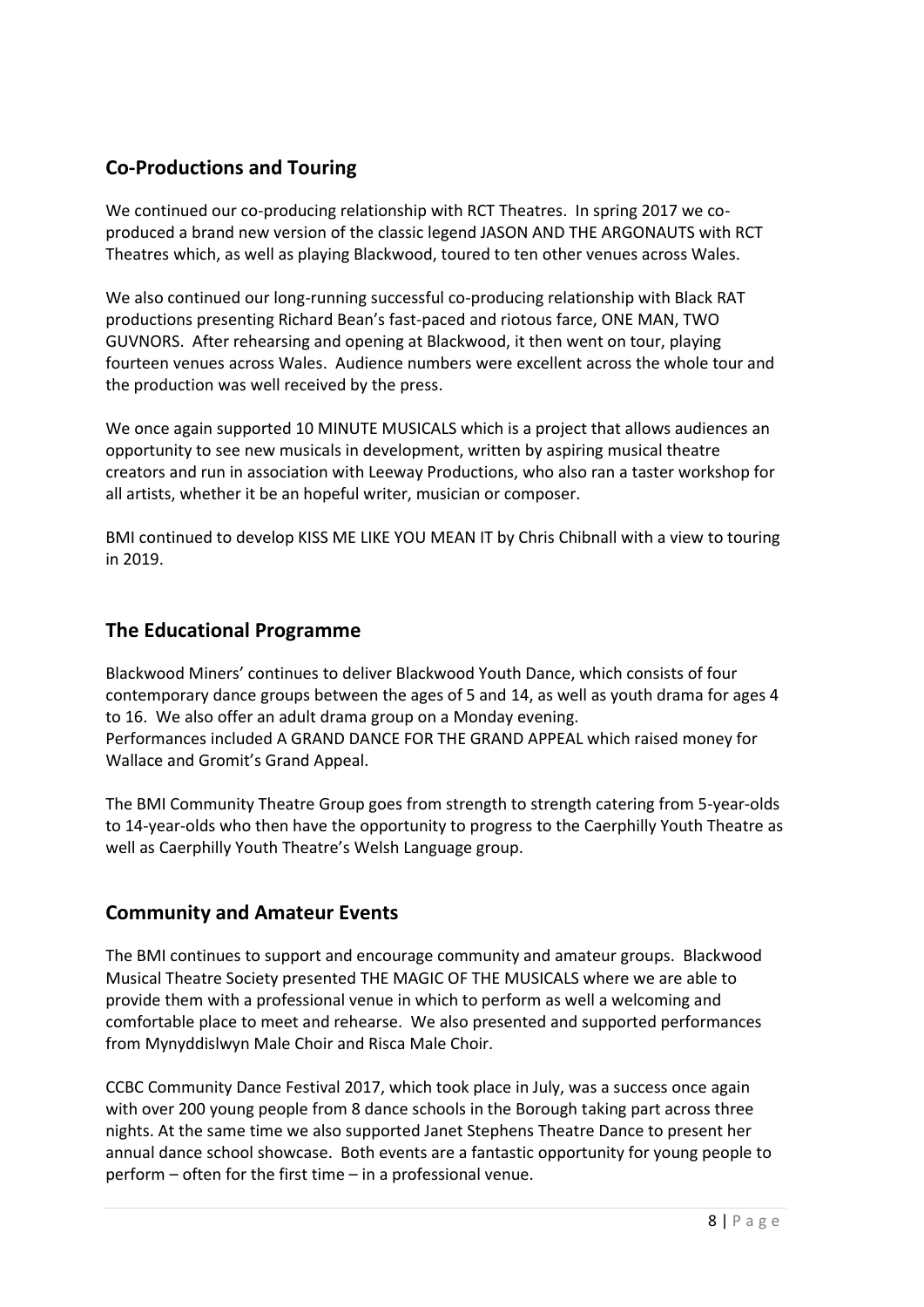WINGS TO FLY, the annual drug awareness project promoted by Gwent Police and Caerphilly Crime Prevention Panel, was once again performed by Caerphilly Youth Theatre to all pupils in Year 6 in the County for the 23rd consecutive year playing to over 3370 children.

### **Financial Review**

We continue to work hard to increase our income generation especially during rising budget pressures. Caerphilly County Borough Council continues to support the Arts Service with subsidy that includes covering any operating deficit in BMI's accounts. No overspend or underspend is carried over from 2017/18.

Management at BMI has worked hard to increase ticket income through audience development, programme development and careful negotiation with the companies that are programmed. Ticket income was £302,315 for 2017/18 (a 9.9% increase on the previous year and 19.9% increase in the past two years).

It was our second year as part of the Arts Council's revenue funded portfolio. We received a grant of £129,376 that contributed to subsidising the artistic programme, funding our touring and co-productions, and assisting with the additional marketing and technical support that is required for our increased activity.

Secondary sources of income included bar and confectionary sales which contributed £13,449 net profit towards earned revenue. The management continues to work hard to ensure that sales on the bar and in confectionary are maximised.

Blackwood Miners' Institute has a number of rooms that are available to hire to commercial clients as well as community groups. In 2017/18 room hire contributed £41,937 to the income. This is an area that we will be trying to maximise in the future.

### **Reserves Policy**

In 2017-18, Blackwood Arts Centre (Blackwood Miners Institute) did not have a reserves policy, as any operational deficit is covered by the subsidy from Caerphilly County Borough.

### **Our Pricing Policy**

In setting our pricing policy we attempt to promote the arts in a positive and accessible way, and ensure equality of provision by providing a diverse range of arts activity for a wide range of audiences and participants. We aim to keep ticket prices as low as possible to ensure that everybody has easy access to arts and culture. This is balanced against the need to maximise income to ensure the charity's viability, where earned income makes up approximately 45% of the charity's turnover.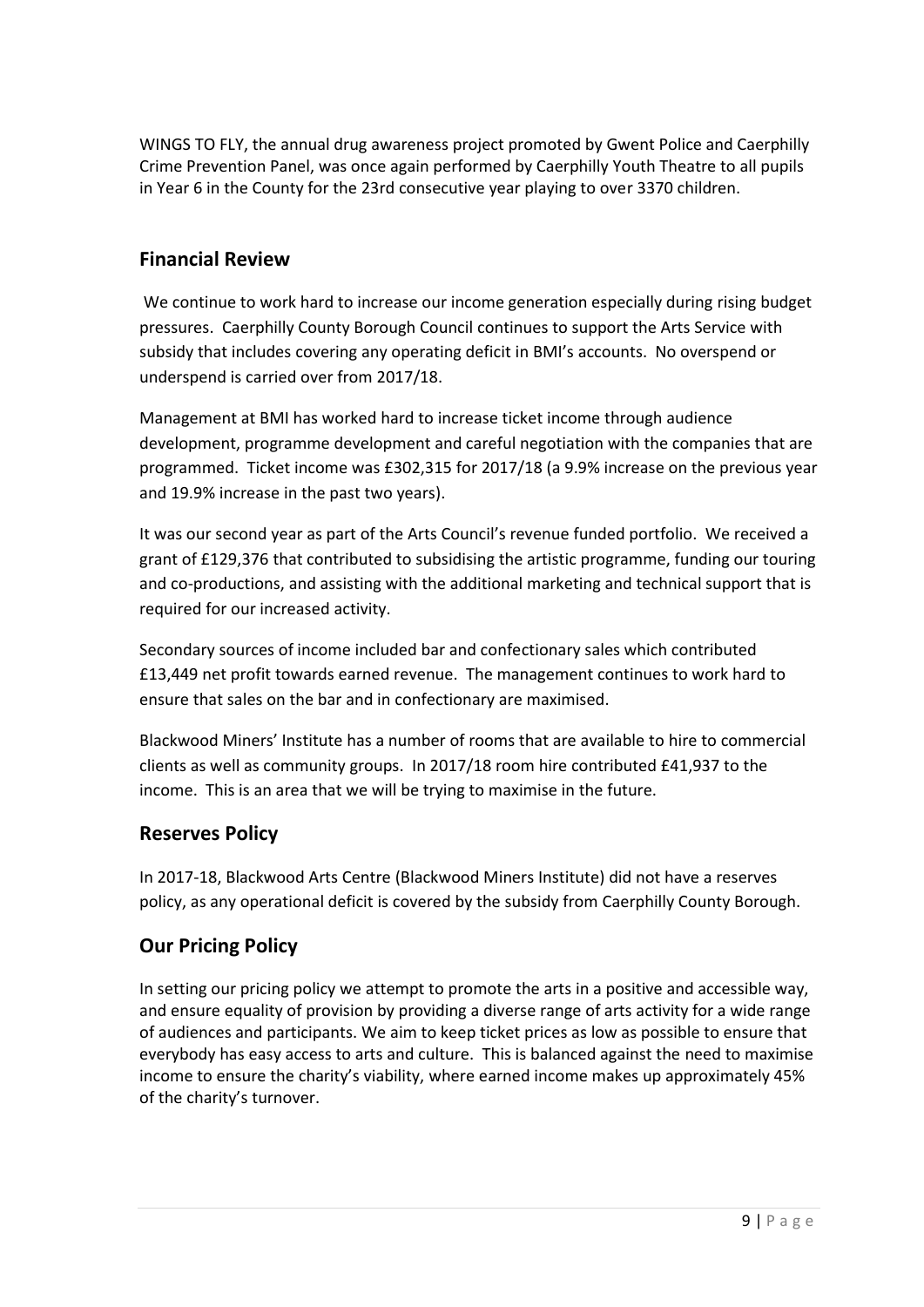The average ticket yield in 2017/18 was **£8.67**

We offer concession prices on most of our live performances. Concessions are offered to the following:

- Senior Citizens
- Registered Unemployed
- Children
- Students
- School Children
- ICIS card holders
- Disabled People (with their Companions or Personal Assistants attending for free if required, under the Hynt Scheme)

Family discounts are also offered on all of our family productions.

We also offer workshop / ticket offers with any outreach work associated with incoming productions, so that young people attending a workshop receive a ticket for the performance, as an incentive to attend the theatre, thus breaking down barriers associated with theatre going.

### **Risk management**

The Charity has reviewed the major risks to the organisation and has systems and procedures in place to manage these risks. The charity analyses, manages and monitors risk in the following way:

- 1. Identify risk
- 2. Assess what impact risk would have on activity, outcome or objective
- 3. Score the risk according to likelihood and severity
- 4. Identify controls that need to be in place to avoid or minimise impact
- 5. Quarterly review of risk, assessing progress made and revising score if necessary

### **Trustee responsibilities**

The charity's trustee is responsible for preparing a trustee's annual report and financial statement in accordance with applicable law and United Kingdom Accounting Standards (United Kingdom Generally Accepted Accounting Practice), including Financial Reporting Standard 102, the financial reporting standard applicable in the UK and Republic of Ireland.

Charity law requires the trustee to prepare financial statements for each financial year which give a true and fair view of the state of affairs of the charitable company and of the incoming resources and application of resources, including income and expenditure, of the charitable company for that period. In preparing these financial statements, the trustee is required to: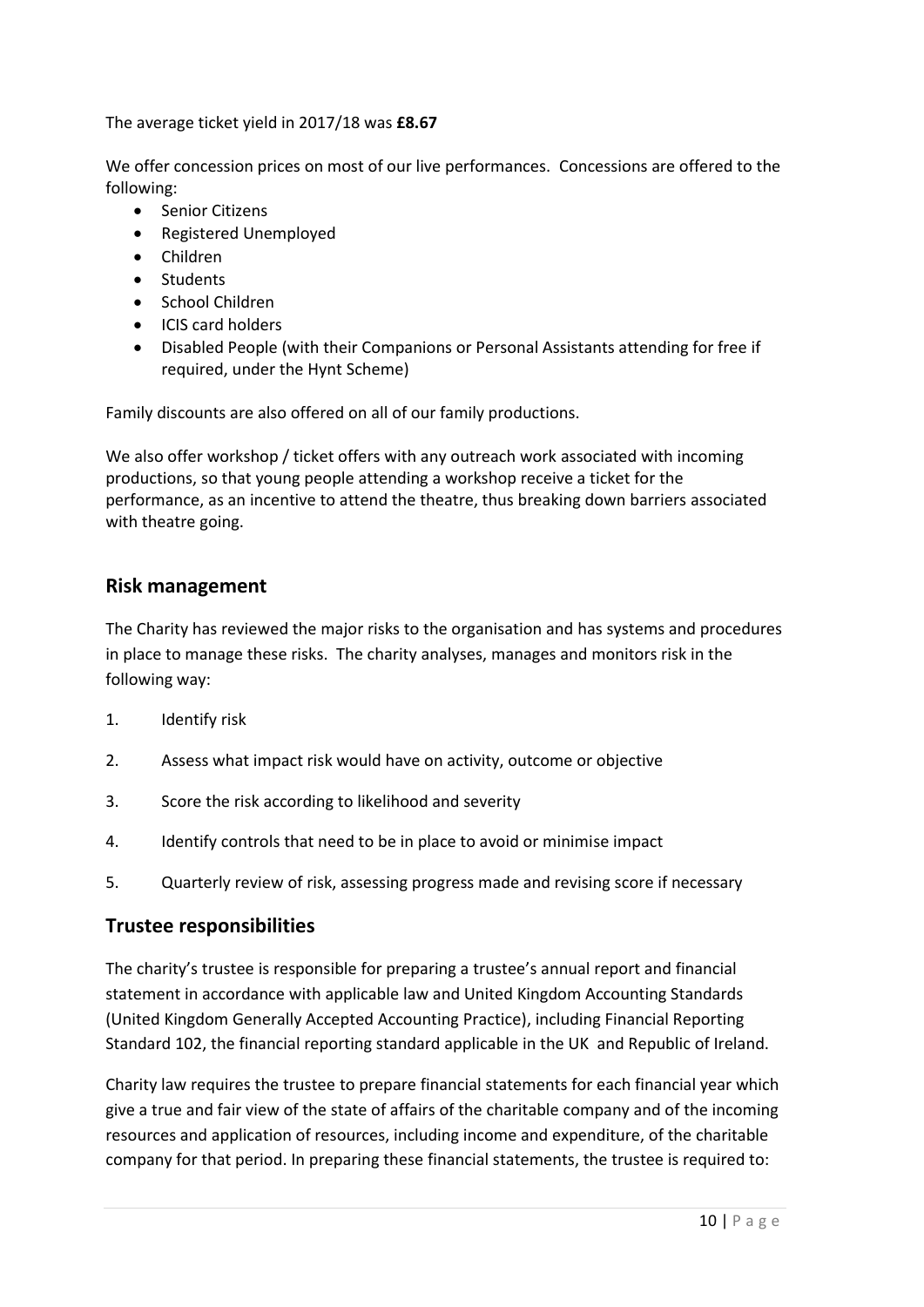- select suitable accounting policies and then apply them consistently;
- observe the methods and principles in the Charities SORP;
- make judgements and estimates that are reasonable and prudent;
- state whether applicable UK accounting standards have been followed, subject to any material departures disclosed and explained in the financial statements;
- prepare the financial statements on the going concern basis unless it is inappropriate to presume that the charitable company will continue in business.

The trustee is responsible for keeping proper accounting records that disclose with reasonable accuracy at any time the financial position of the charitable company and enable them to ensure that the financial statements comply with the Charities Act 2011. They are also responsible for safeguarding the assets of the charity and hence for taking reasonable steps for the prevention and detection of fraud and other irregularities.

### **On behalf of the Trustee**

Leader OR Deputy Leader and Cabinet Member for Economy, Infrastructure, Sustainability and Wellbeing of Future Generations

**.................................................**

**................................................ (Date)**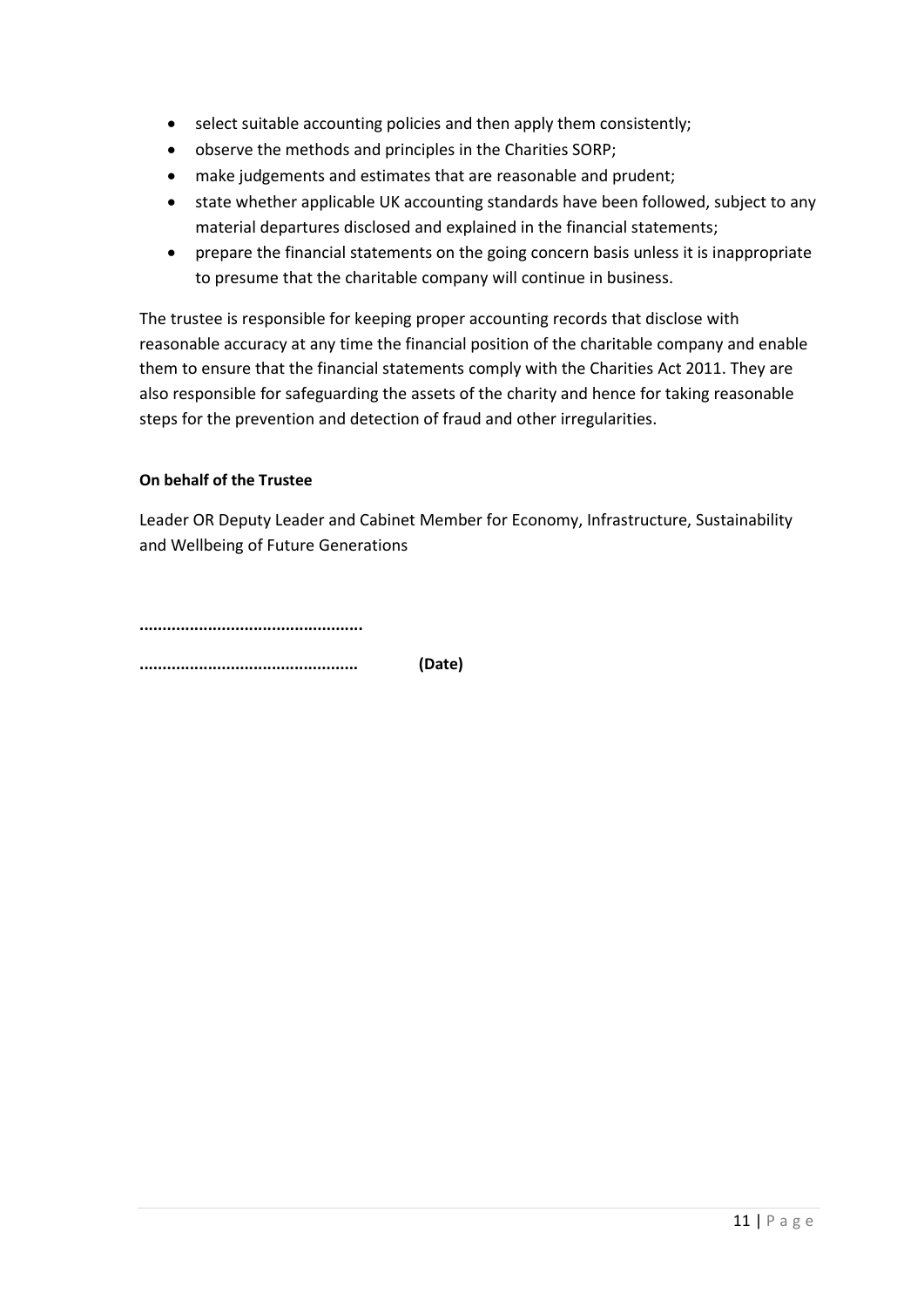### **INDEPENDENT EXAMINER'S REPORT TO THE TRUSTEES OF BLACKWOOD ARTS CENTRE FOR THE YEAR ENDING 31 MARCH 2018**

#### Independent examiner's report to the trustees of Blackwood Arts Centre

I report on the accounts of Blackwood Arts Centre for the year ended 31 March 2018, which are set out on pages 14 to 20.

Your attention is drawn to the fact that the charity's trustees have prepared the charity's accounts in accordance with the Statement of Recommended Practice 'Accounting and Reporting by Charities: Statement of Recommended Practice applicable to charities preparing their accounts in accordance with the Financial Reporting Standard applicable in the UK and Republic of Ireland (FRS 102) (effective 1 January 2015)' in preference to the Statement of Recommended Practice 'Accounting and Reporting by Charities: Statement of Recommended Practice (revised 2005)' issued in April 2005 which is referred to in the Charities (Accounts and Reports) Regulations 2008 but has been withdrawn. I understand that the charity's trustees have done this in order for the charity's accounts to give a true and fair view in accordance with United Kingdom Generally Accepted Accounting Practice effective for reporting periods beginning on or after 1 January 2015.

This report is made solely to the charity's trustees, as a body, in accordance with the Charities (Accounts and Reports) Regulations 2008 made under section 154 of the Charities Act 2011. My work has been undertaken so that I might state to the charity's trustees those matters I am required to state to them in an independent examiner's report and for no other purpose. To the fullest extent permitted by law, I do not accept or assume responsibility to anyone other than the charity and the charity's trustees as a body, for my work, for this report.

#### Respective responsibilities of trustees and examiner

The charity's trustees are responsible for the preparation of the accounts. The charity's trustees consider that an audit is not required for this year under section 144(2) of the Charities Act 2011 and that an independent examination is needed. The charity is preparing accrued accounts and I am qualified to undertake the examination by being a qualified member of Chartered Institute of Public Finance Accountants.

It is my responsibility to:

- examine the accounts under section 145 of the Charities Act 2011;
- to follow the procedures laid down in the general Directions given by the Charity Commission under section 145(5)(b) of the Charities Act 2011; and
- to state whether particular matters have come to my attention.

#### Basis of independent examiner's statement

My examination was carried out in accordance with the general Directions given by the Charity Commission. An examination includes a comparison of the accounts with the accounting records kept by the charity. It also includes consideration of any unusual items or disclosures in the accounts and seeking explanations from you as trustees concerning any such matters. The procedures undertaken do not provide all the evidence that would be required in an audit and consequently no opinion is given as to whether the accounts present a 'true and fair view' and the report is limited to those matters set out in the statement below.

#### Independent examiner's statement

In connection with my examination, no other matter has come to my attention: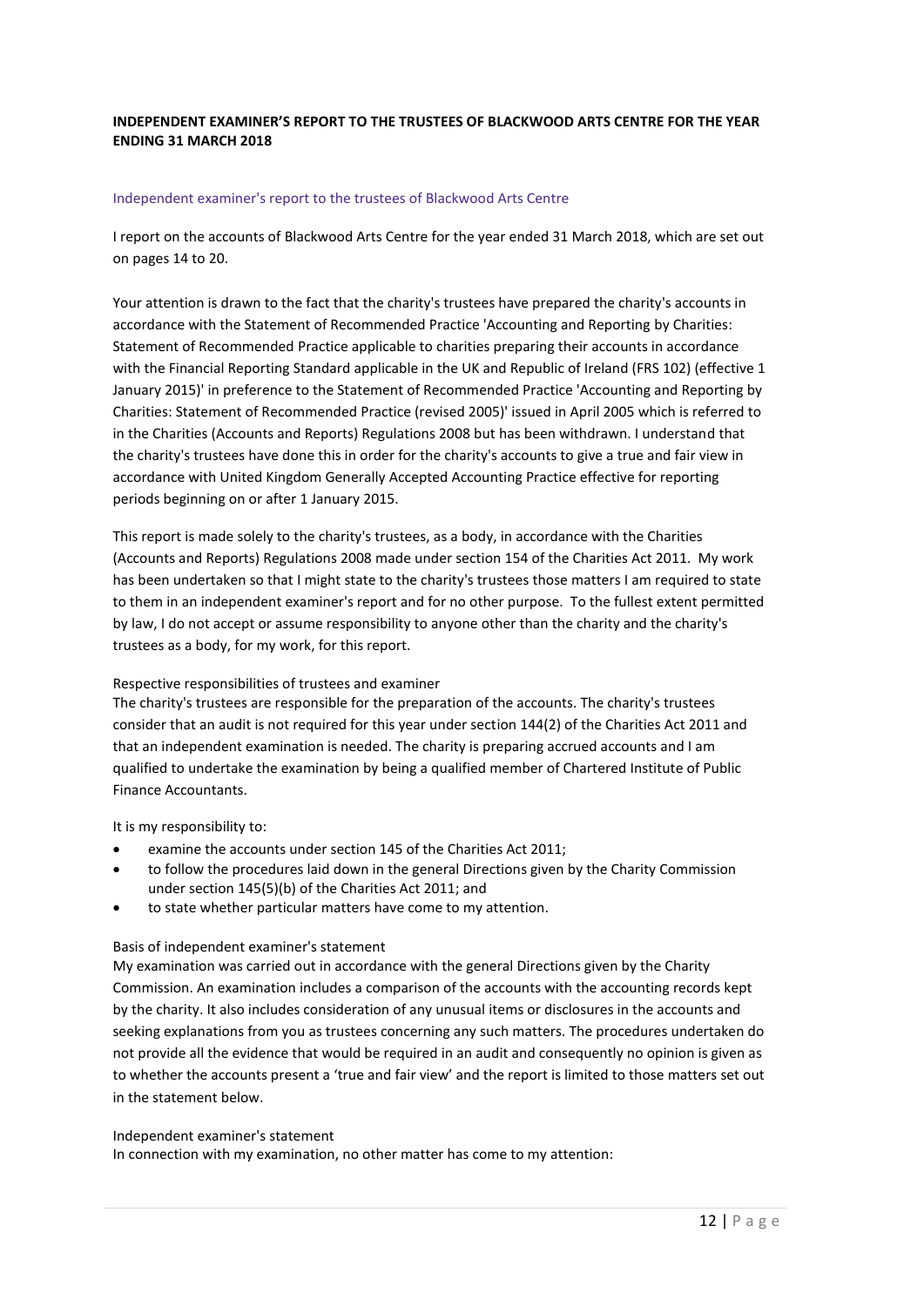- which gives me reasonable cause to believe that in any material respect, the requirements:
	- to keep accounting records in accordance with section 130 of the Charities Act 2011; and
	- to prepare accounts which accord with the accounting records and to comply with the accounting requirements of the Charities Act 2011 Act; have not been met; or
- to which, in my opinion, attention should be drawn in order to enable a proper understanding of the accounts to be reached.

Barrie Morris Grant Thornton UK LLP Chartered Accountants 9-11 Penhill Road Cardiff CF11 9UP Date: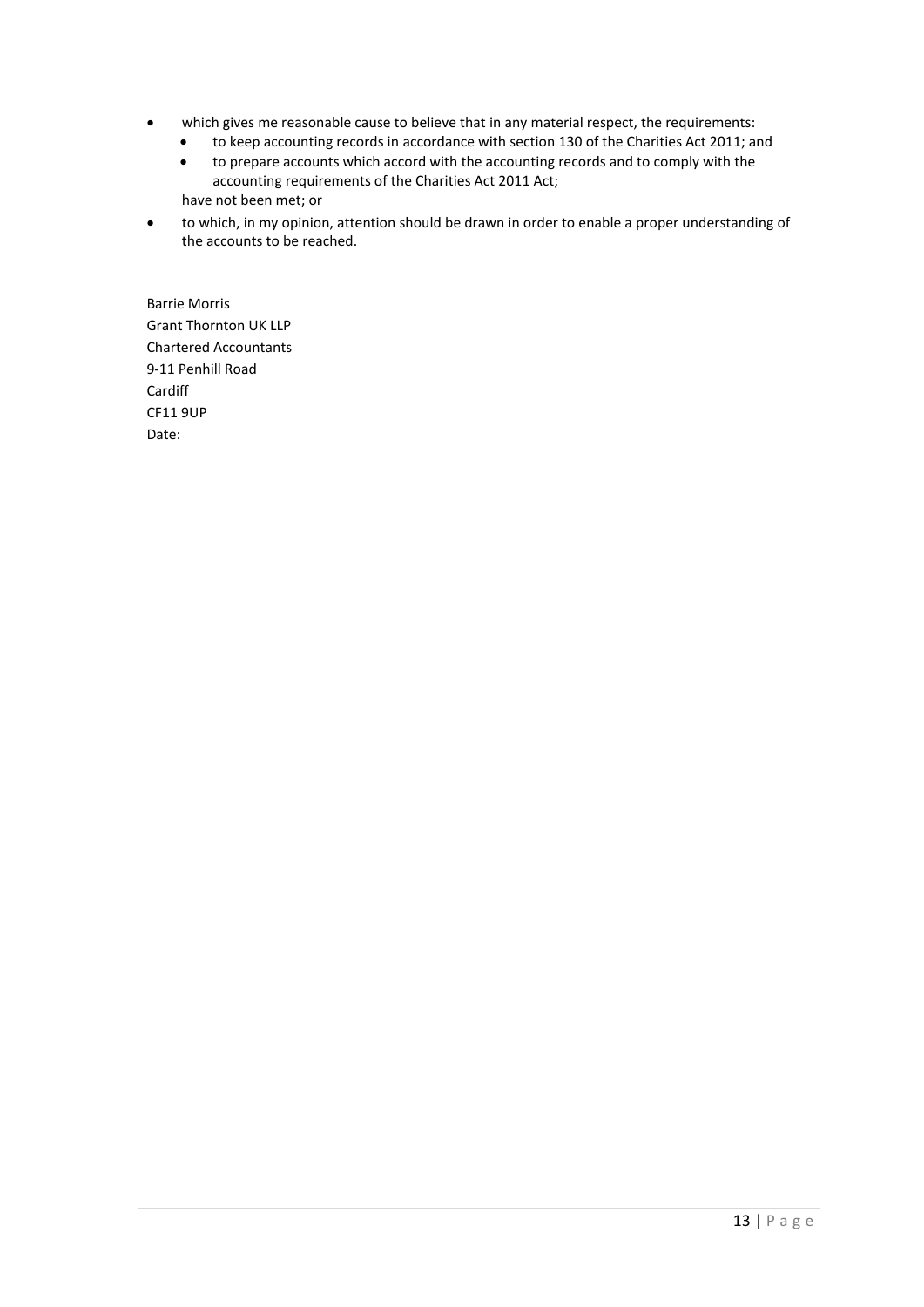### **STATEMENT OF ACCOUNTS FOR THE YEAR ENDING 31 MARCH 2018**

#### **BLACKWOOD ARTS CENTRE**

#### **STATEMENT OF FINANCIAL ACTIVITIES FOR YEAR ENDING 31 MARCH 2018**

|                          |                                                            |                | <b>Total Funds</b><br>2016-17<br>£ | <b>Total Funds</b><br>2017-18<br>£ |
|--------------------------|------------------------------------------------------------|----------------|------------------------------------|------------------------------------|
| Income from              | Other trading activities                                   | A <sub>1</sub> | 50,236.88                          | 49,287.68                          |
|                          | Operation of theatre and arts centre                       | <b>B2</b>      | 758,311.60                         | 792,457.94                         |
| <b>TOTAL INCOME</b>      |                                                            |                | 808,548.48                         | 841,745.62                         |
| Expenditure on           |                                                            |                |                                    |                                    |
|                          | Other trading activities                                   | A2             | 35,837.78                          | 35,838.20                          |
|                          | Operation of theatre and arts centre                       | C <sub>3</sub> | 758,401.07                         | 800,810.51                         |
|                          | Expenditure on Charitable Activities (Governance<br>Costs) | D              | 14,309.63                          | 5,096.91                           |
| <b>TOTAL EXPENDITURE</b> |                                                            |                | 808,548.48                         | 841,745.62                         |
| NET MOVEMENTS IN YEAR    |                                                            |                | 0                                  | 0                                  |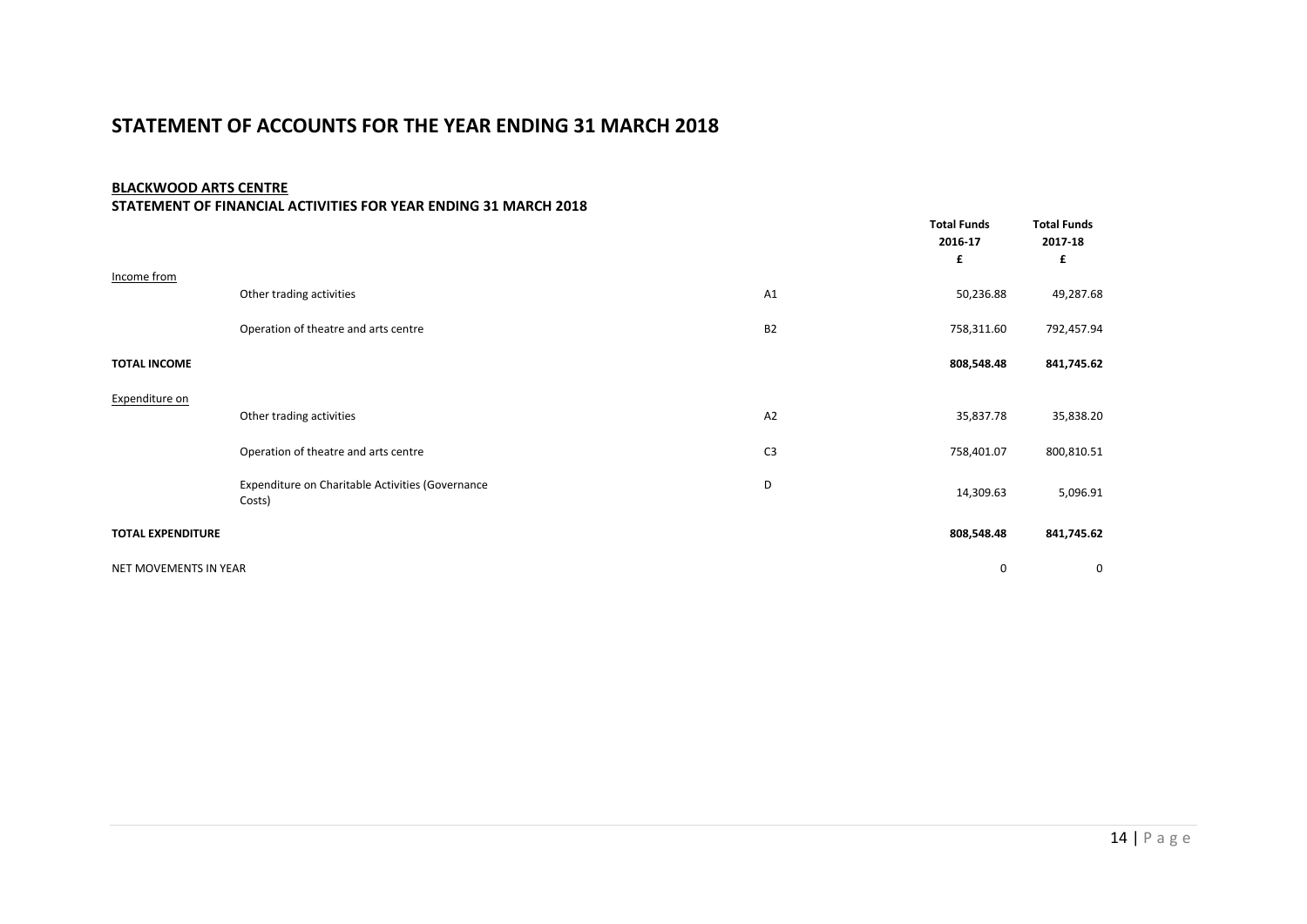### **BLACKWOOD ARTS CENTRE**

|                                           | <b>CONSOLIDATED BALANCE SHEET AS AT 31 MARCH 2018</b> |           |   | <b>Total Funds</b> |              | <b>Total Funds</b> |
|-------------------------------------------|-------------------------------------------------------|-----------|---|--------------------|--------------|--------------------|
| <b>FIXED ASSETS</b>                       |                                                       |           |   | 2016-17<br>£       |              | 2017-18<br>£       |
|                                           | Tangible assets                                       |           | К |                    | 2,646,206.90 | 2,559,510.11       |
| <b>CURRENT ASSETS</b>                     |                                                       |           |   |                    |              |                    |
|                                           | Stock                                                 |           | H |                    | 2,658.30     | 4,656.85           |
|                                           | Debtors                                               | ACW grant |   |                    | 0            | 0                  |
|                                           |                                                       | Other     |   |                    | 13,670.11    | 2,912.03           |
|                                           | <b>Total Current Assets</b>                           |           |   |                    | 16,328.41    | 7,568.88           |
| <b>LIABILITIES</b>                        |                                                       |           |   |                    |              |                    |
|                                           | Creditors falling due within one year                 |           | J |                    | $-91,088.73$ | $-68,443.41$       |
|                                           |                                                       |           |   |                    |              |                    |
| <b>NET CURRENT LIABILITIES</b>            |                                                       |           |   |                    | $-74,760.32$ | $-60,874.53$       |
| TOTAL ASSETS LESS CURRENT LIABILITIES     |                                                       |           |   |                    | 2,571,446.58 | 2,498,635.58       |
|                                           |                                                       |           |   |                    |              |                    |
| <b>CREDITORS FALLING DUE AFTER 1 YEAR</b> |                                                       |           |   |                    | 0            | 0                  |
|                                           |                                                       |           |   |                    |              |                    |
| <b>NET ASSETS</b>                         |                                                       |           |   |                    | 2,571,446.58 | 2,498,635.58       |
| FUNDS OF THE CHARITY                      |                                                       |           |   |                    |              |                    |
| Unrestricted funds                        |                                                       |           |   |                    |              |                    |
|                                           | Designated property assets funds                      |           |   |                    | 2,646,206.90 | 2,559,510.11       |
|                                           | Designated stocks                                     |           |   |                    | 2,658.30     | 4,656.85           |
|                                           | General fund                                          |           |   |                    | $-77,418.62$ | $-65,531.38$       |
| <b>TOTAL CHARITY FUNDS</b>                |                                                       |           |   |                    | 2,571,446.58 | 2,498,635.58       |
|                                           |                                                       |           |   |                    |              |                    |

Cabinet on behalf of the Trustees Signature Date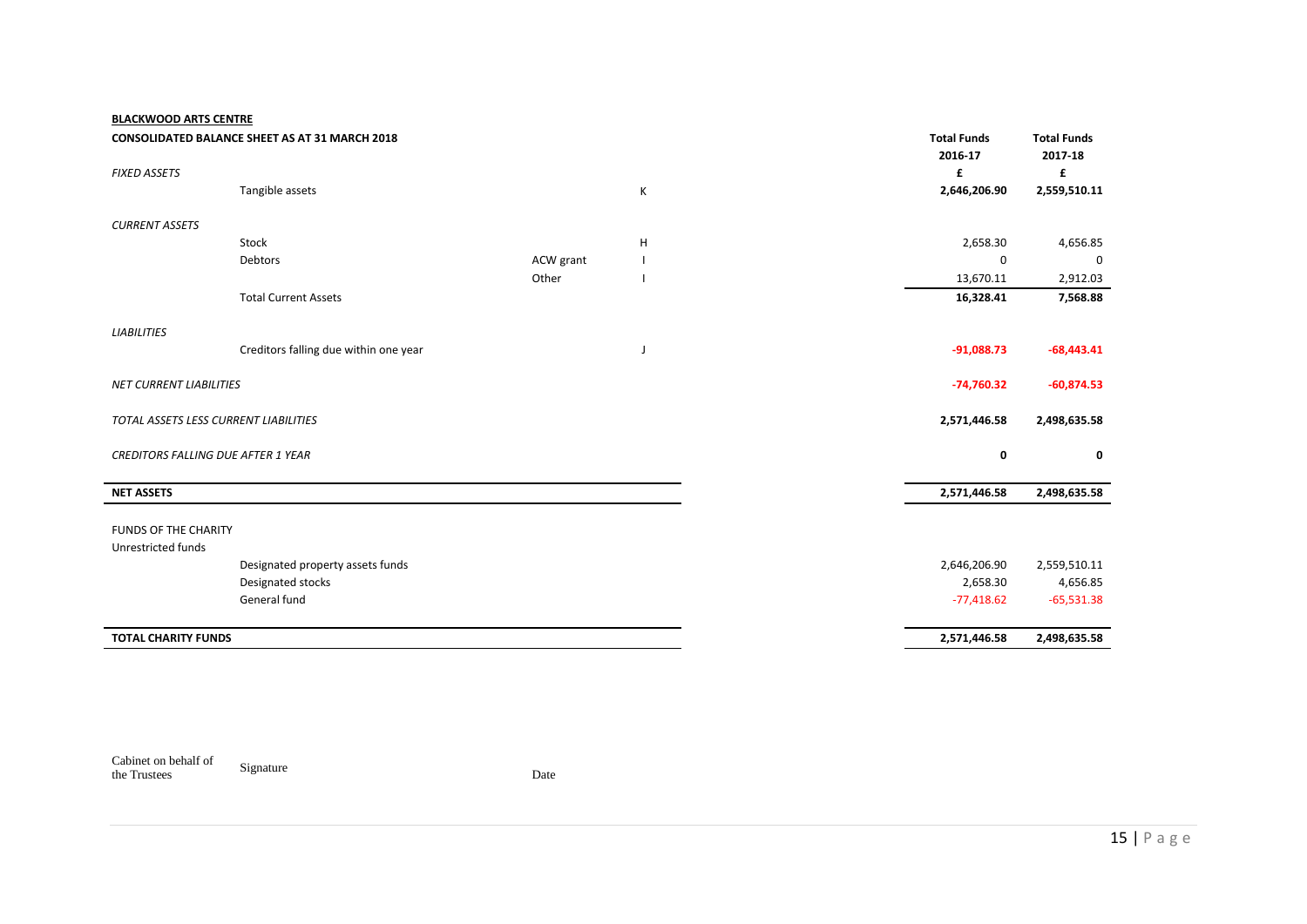|                                                                    | 2016-17      | 2017-18  |
|--------------------------------------------------------------------|--------------|----------|
| <b>Statement of Cash flows</b>                                     | £0           | £0       |
| Net Cash Provided by Operating Activities                          | $\mathbf{0}$ | $\Omega$ |
| Net Cash Provided by Investing Activities                          | $\theta$     | $\Omega$ |
| Net Cash Provided by Financing Activities                          | $\Omega$     | $\Omega$ |
| Change in Cash and Cash Equivalents in the reporting period        | $\Omega$     | $\left($ |
| Cash And Cash equivalents at the beginning of the reporting period | $\mathbf{0}$ | 0        |
| Cash And Cash equivalents at the end of the reporting period       | 0            |          |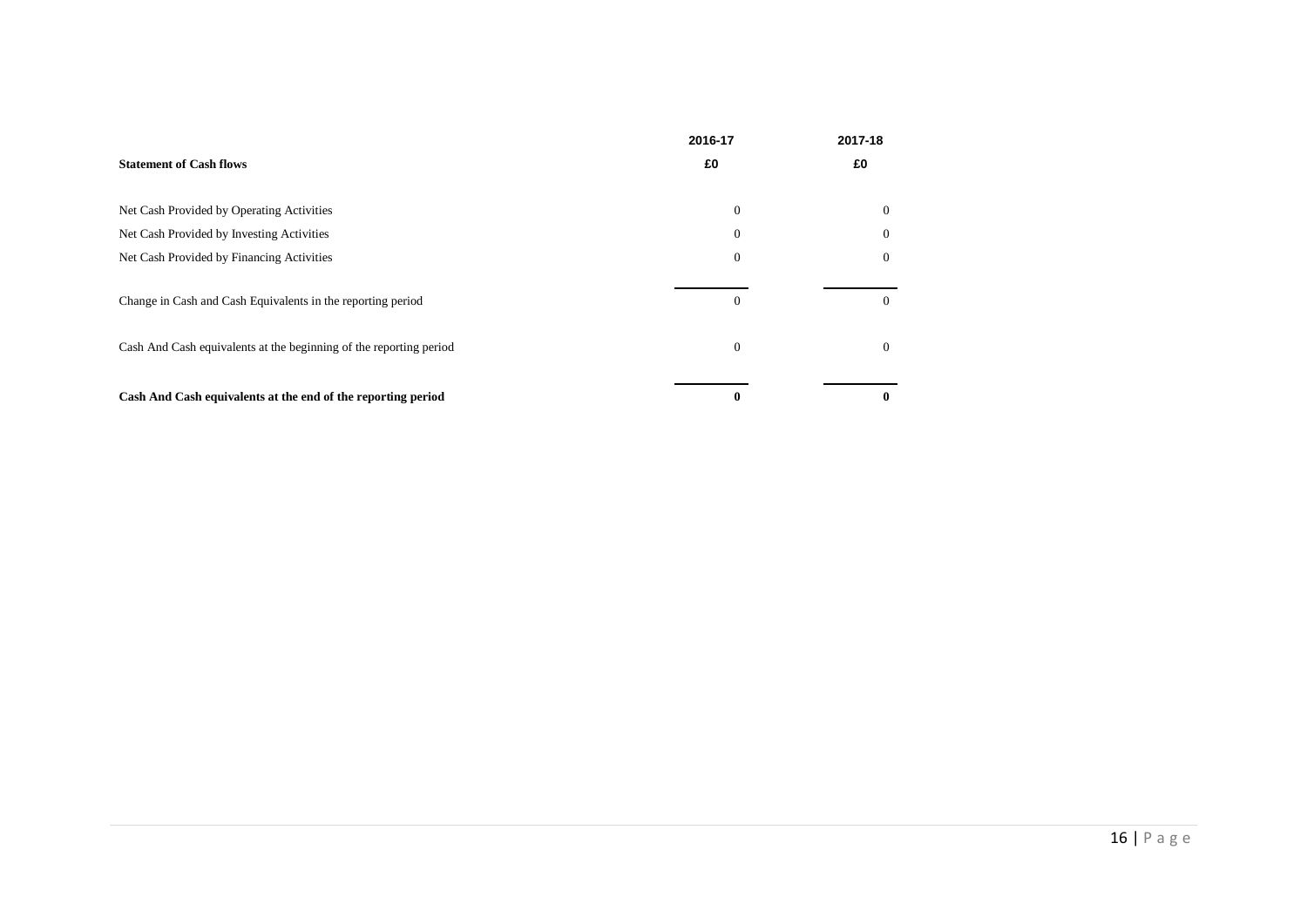#### **A. INCOME FROM OTHER TRADING ACTIVITIES**

| The Bar and Vending activities are only operable when charitable |         |   |              |              |
|------------------------------------------------------------------|---------|---|--------------|--------------|
| activities are taking place in Blackwood Arts Centre             |         |   | 2016-17      | 2017-18      |
| SUMMARY TRADING ACCOUNTS                                         |         |   | £            | £            |
| <b>Turnover</b>                                                  | Bar     | 1 | 24,222,34    | 22,601,06    |
| <b>Cost of Sales</b>                                             | Bar     | 2 | $-28,168.59$ | $-27,084.31$ |
| <b>Net Profit/Loss</b>                                           |         |   | $-3,946.25$  | $-4,483.25$  |
| Turnover                                                         | Vending | 1 | 26,014.54    | 26,686.62    |
| <b>Cost of Sales</b>                                             | Vending | 2 | $-7,669.19$  | $-8,753.89$  |
| <b>Net Profit</b>                                                |         |   | 18,345.35    | 17,932.73    |
| <b>Total funds</b><br>generated for charity                      |         |   | 14,399.10    | 13,449.48    |
| <b>Current assets</b><br>(Stock)                                 | Bar     | 3 | 2,658.30     | 4,656.85     |
|                                                                  | Vending | 3 |              | 0<br>0       |
|                                                                  |         |   | 2,658.30     | 4,656.85     |

#### **B. INCOME FROM CHARITABLE ACTIVITIES**

|              |                                                | £          | £          |
|--------------|------------------------------------------------|------------|------------|
| Gross Income | Shows, Concerts                                | 275,118.61 | 302,315.36 |
|              | Workshops                                      | 9,059.35   | 8,741.00   |
|              | Room Hires                                     | 48,862.99  | 41,937.01  |
|              | Subtotal: Admission charges and<br>programmes  | 333,040.95 | 352,993.37 |
|              | Programme Support grant, Arts Council          | 125,000.00 | 129,376.00 |
|              | Subsidy from Local Authority                   | 300,270.65 | 310,088.57 |
|              | Subtotal                                       | 425,270.65 | 439,464.57 |
|              | <b>Total income from Charitable Activities</b> | 758,311.60 | 792,457.94 |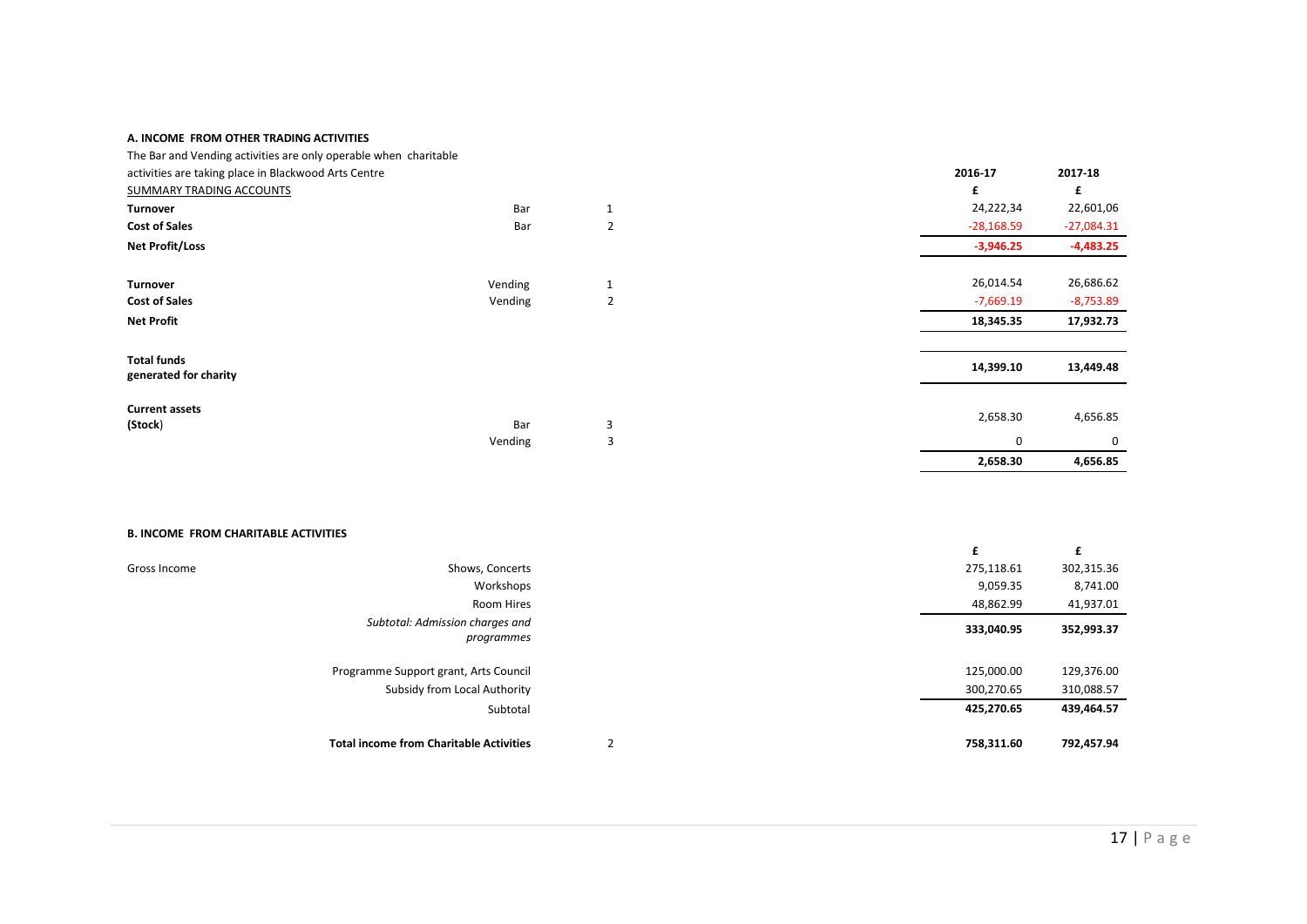#### **C. ANALYSIS OF EXPENDITURE ON CHARITABLE ACTIVITIES**

|                               |   | 2016-17    | 2017-18    |
|-------------------------------|---|------------|------------|
|                               |   |            |            |
| Artists fees                  |   | 286,666.87 | 290,340.13 |
| Production expenses           |   | 143,511.88 | 121,619.30 |
| Box Office & Front of House   |   | 30,408.92  | 36,879.66  |
| Promotion and marketing       |   | 89,174.26  | 86,011.32  |
| <b>Central Premises costs</b> |   | 69,011.08  | 155,135.25 |
| <b>Support Costs</b>          |   | 128,473.06 | 99,560.59  |
| Education (Workshops)         |   | 11,155.00  | 11,264.26  |
|                               | 3 | 758,401.07 | 800,810.51 |

#### **D. ANALYSIS OF SUPPORT COSTS**

|                                      | 2016-17    | 2017-18    |
|--------------------------------------|------------|------------|
|                                      | £          | £          |
| <b>Manager Operations</b>            | 35,238.54  | 8,387.63   |
| Manager Governance                   | 8,809.63   | 2,096.91   |
| Deputy Manager                       | 40,951.99  | 45,064.92  |
| <b>Duty Managers</b>                 | 26,146.99  | 24,633.85  |
| Admin Officer                        | 24,500.55  | 21,135.72  |
| Travel                               | 1,634.99   | 338.47     |
| <b>Examination Fee</b>               | 5,500.00   | 3,000.00   |
|                                      | 142,782.69 | 104,657.50 |
|                                      |            |            |
|                                      | 2016-17    | 2017-18    |
| <b>E. RELATED PARTY TRANSACTIONS</b> | £          | £          |
| <b>Caerphilly County</b>             | 300,270.65 | 310,088.57 |
| <b>Borough Council</b>               |            |            |
| Arts Council for Wales               | 125,000.00 | 129,376.00 |
|                                      | 425,270.65 | 439,464.57 |

All the above funding was received to enable the charity to carry out its charitable objectives and have been included in the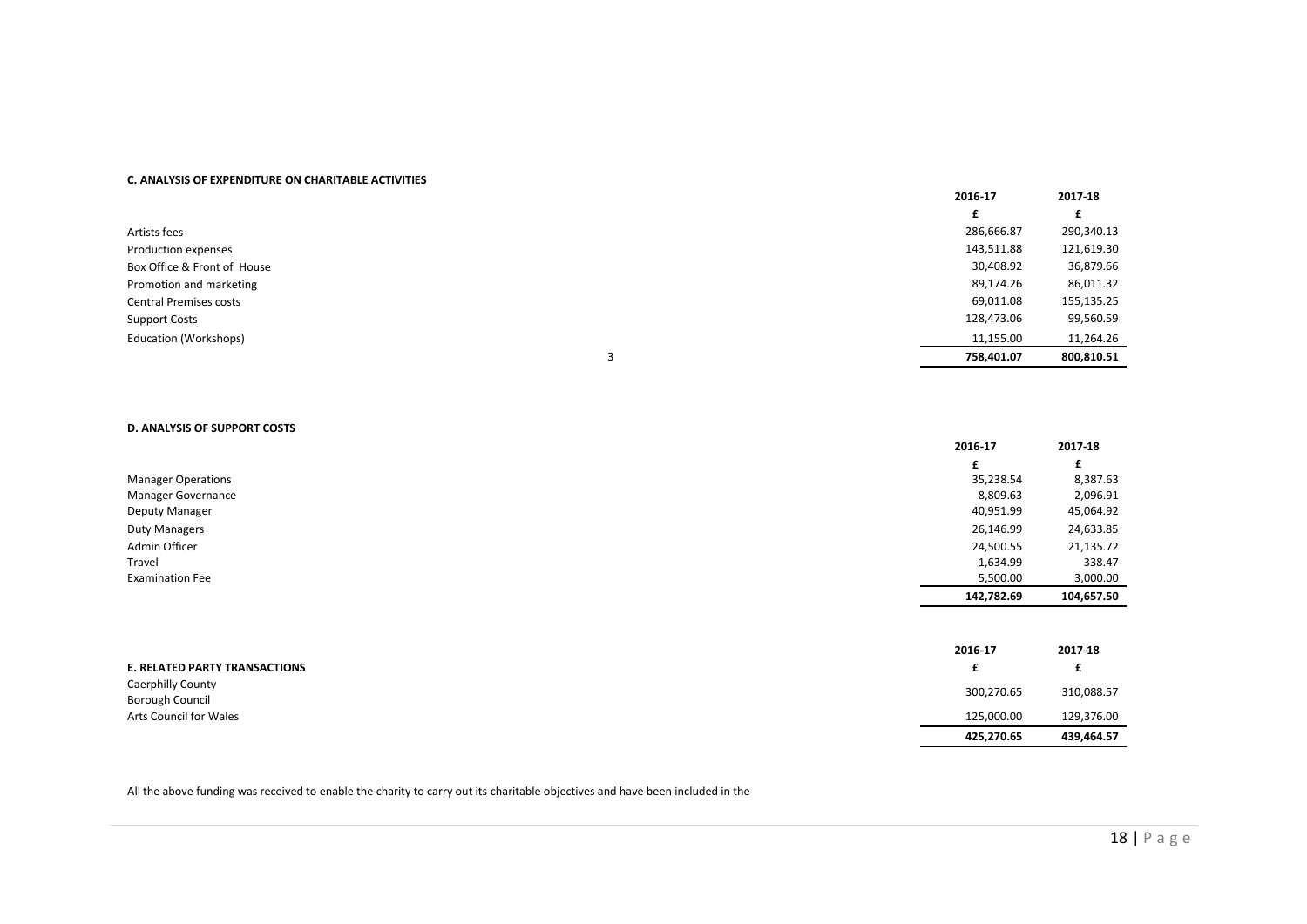financial statements under incoming resources from charitable activities.

|                                                                                            | 2016-17    | 2017-18    |
|--------------------------------------------------------------------------------------------|------------|------------|
| F. ANALYSIS OF STAFF COSTS                                                                 |            |            |
|                                                                                            | £          | £          |
| Salaries & wages                                                                           | 250,539.58 | 223,152.70 |
| Social Security costs                                                                      | 19,062.05  | 16,715.38  |
| Pension costs                                                                              | 44,146.68  | 41,775.96  |
|                                                                                            | 313,748.31 | 281,644.04 |
| <b>G. STAFF NUMBERS</b>                                                                    |            |            |
| Average number of full time equivalent employees, including part-time staff,               |            |            |
| as at 31st March 2018. In addition there are casual staff employed as ushers and bar staff |            |            |
| ONLY when the centre has concerts/performances.                                            |            |            |
| Concerts & stage performances                                                              | 8.04       | 8.04       |
| Governance                                                                                 | 0.2        | 0.2        |
|                                                                                            | 8.24       | 8.24       |
| H. STOCKS                                                                                  | £          | £          |
| Current assets (Stock)<br>Bar                                                              | 2,658.30   | 4,656.85   |
| Vending                                                                                    | 0          | 0          |
|                                                                                            | 2,658.30   | 4,656.85   |
| <b>I. DEBTORS</b>                                                                          |            |            |
|                                                                                            | £          | £          |
| Arts Council programme grant, final payment                                                | 0          | $\Omega$   |
| Other debtors                                                                              | 13,670.11  | 2,912.03   |
|                                                                                            |            |            |
|                                                                                            | 13,670.11  | 2,912.03   |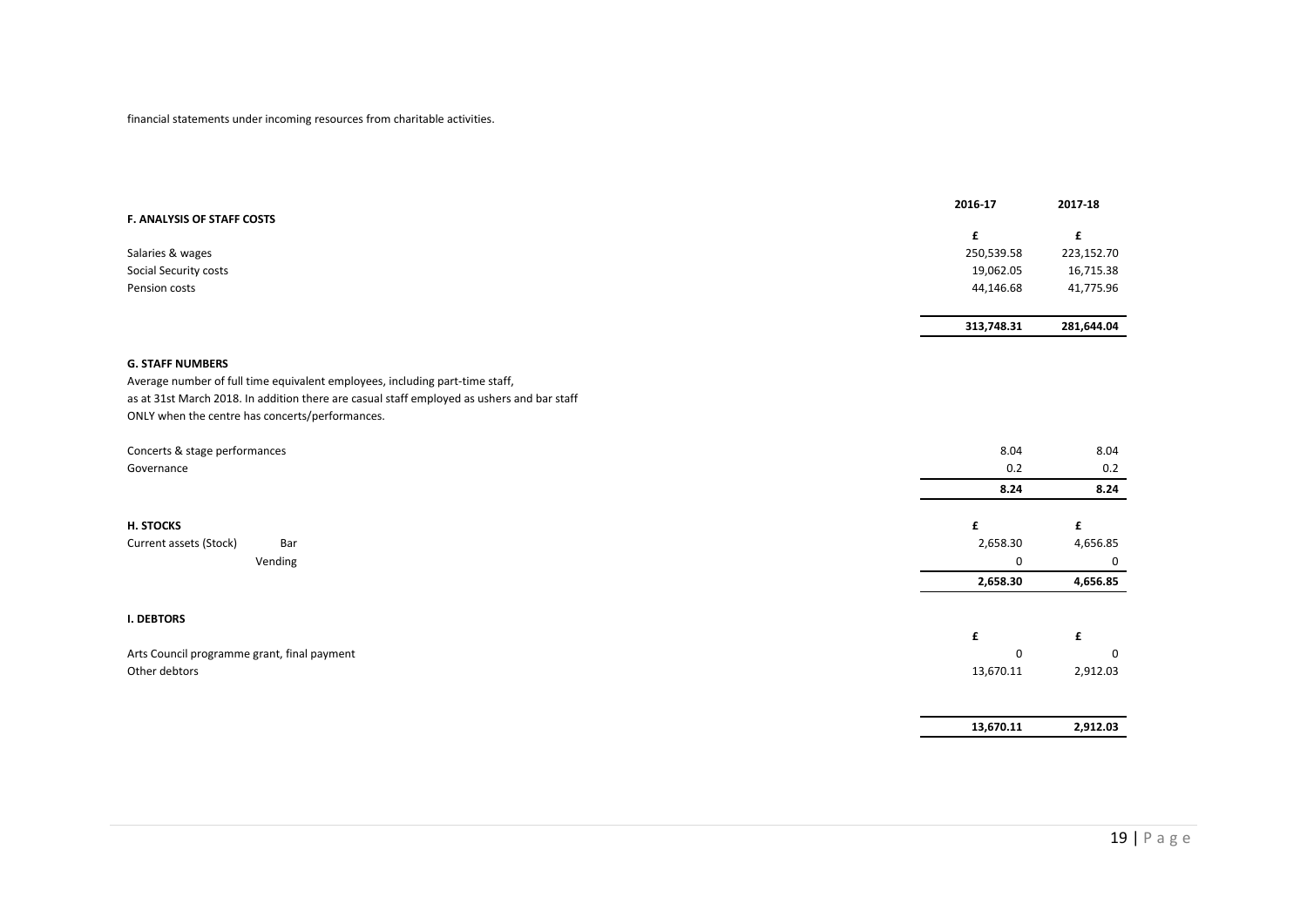#### **J. CREDITORS AMOUNTS FALLING DUE WITHIN ONE YEAR**

|                       | 2016-17      | 2017-18<br>£ |
|-----------------------|--------------|--------------|
| Salary arrears        | $-5,980.31$  | $-204.14$    |
|                       |              |              |
| Arts Council clawback | 0            | $\Omega$     |
| Receipts in advance   | $-23,838.09$ | $-16,057.41$ |
| Water bill            | -700.00      | $-700.00$    |
| Gas bill              | $-700.00$    | $-1,270.14$  |
| Electric bills        | $-1,250.00$  | $-2,134.46$  |
| <b>PRS Licences</b>   | $-1,200.00$  | $-1,200.00$  |
| Other creditors       | $-56,779.25$ | $-46,877.26$ |
| Bar purchases         | $-641.08$    | $\Omega$     |
|                       | $-91,088.73$ | $-68,443.41$ |

|                                         |                               | <b>Freehold land</b>     | <b>Freehold land</b>     |
|-----------------------------------------|-------------------------------|--------------------------|--------------------------|
| K. Analysis of Movement in Fixed Assets |                               | and Buildings<br>2016-17 | and Buildings<br>2017-18 |
|                                         |                               |                          |                          |
|                                         | Balance brought forward April | 2,736,000.00             | 2,646,206.90             |
|                                         | Depreciation                  | 89,793.10                | 86,696.79                |
|                                         | Net Revaluation               | 0                        | 0                        |
|                                         | Balance carried forward March | 2,646,206.90             | 2,559,510.11             |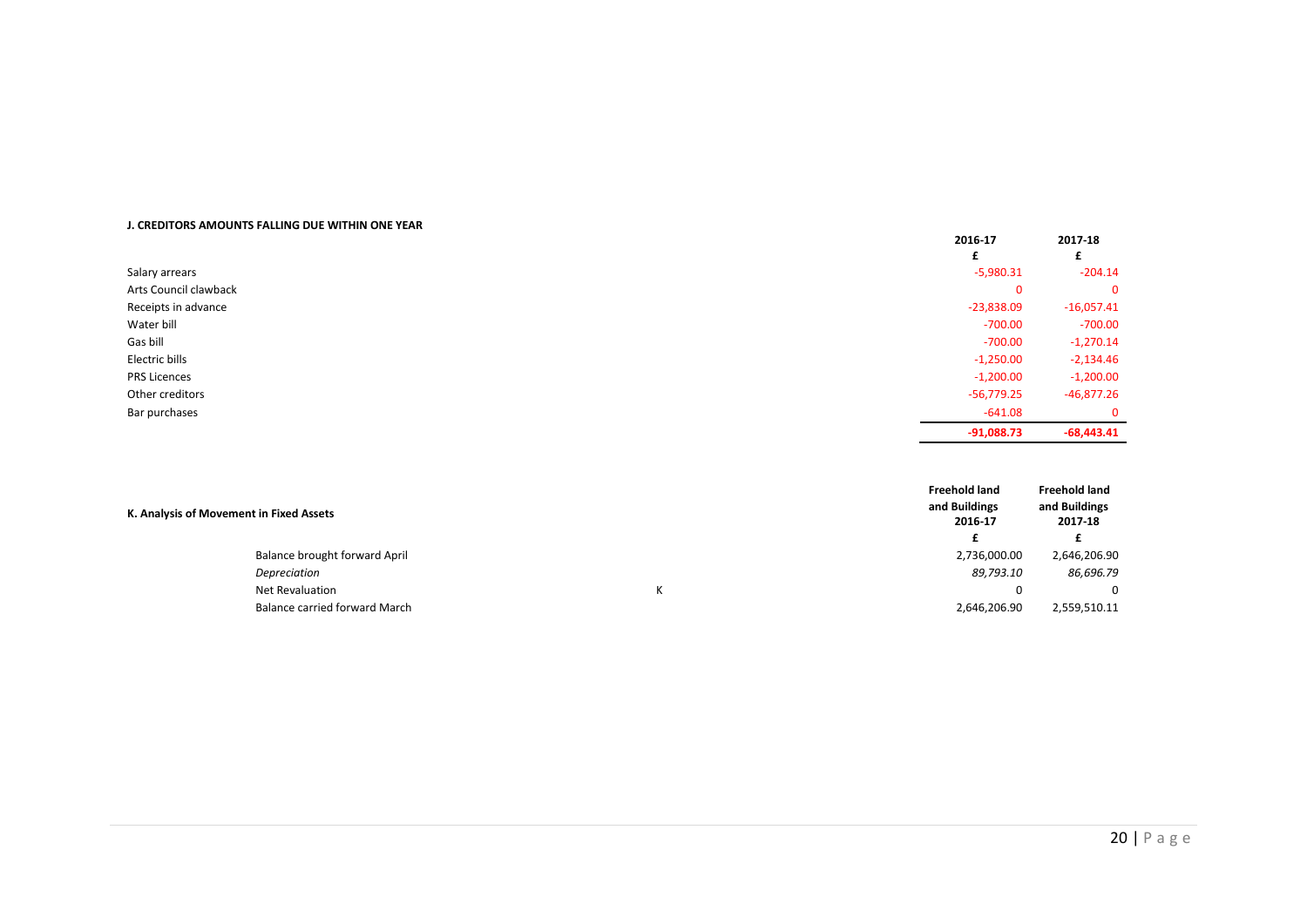#### **K. REVALUATION OF FIXED ASSETS**

Valuations are undertaken mainly by CCBC's Corporate Property Department.

The staff are members of the Royal Institute of Chartered Surveyors (RICS) The valuations are carried out over a five year rolling programme.

Depreciation is charged on a straight line basis over a designated useful economic life. No depreciation is charged in the year of revaluation.

### **L. ACCOUNTING POLICIES APPLIED TO THESE ACCOUNTS**

The accounts for Blackwood Arts Centre are drawn up under the accounting policies of Caerphilly County Borough Council.

**i.** All incoming resources are accounted for when the charity has entitlement to the funds, certainty of receipt, and the amount is measurable.

Where income is received in advance for a performance or other specified service it is deferred until the charity is entitled to that income (Receipts in advance at year end)

**ii.** All resources expended are recognised once there is a legal or constructive obligation to make a payment to a third party.

Cost of generating funds comprise the cost of trading for the bar and vending

Charitable activities include the costs of performances, exhibitions and other educational activities undertaken to further the purposes of the charity

Governance costs represent those costs of the strategic management of the charity and of complying with constitutional and statutory requirements, this includes the independent examination fee.

**iii.** Support costs are those costs which have not been directly allocated to an activity of the charity but nevertheless support those activities, these costs have been allocated between charitable activities and governance costs as per note D.

**iv.** Stock is included at the lower of cost and net realisable value

**v.** Employees of the charity are entitled to join the Local Government Pension Scheme, which is funded by contributions from employee and employer. This is managed in accordance with the Local Government Pension Scheme regulations.

**vi**. The accounts (financial statements) have been prepared to give a 'true and fair' view and have departed from the Charities (Accounts and Reports) Regulations 2008 only to the extent required to provide a 'true and fair view'. This departure has involved following Accounting and Reporting by Charities preparing their accounts in accordance with the Financial Reporting Standards applicable in the UK and Republic of Ireland (FRS 102) issued on 16 July 2014 rather than the Accounting and Reporting by Charities: Statement of Recommended Practice effective from 1 April 2005, which has since been withdrawn.